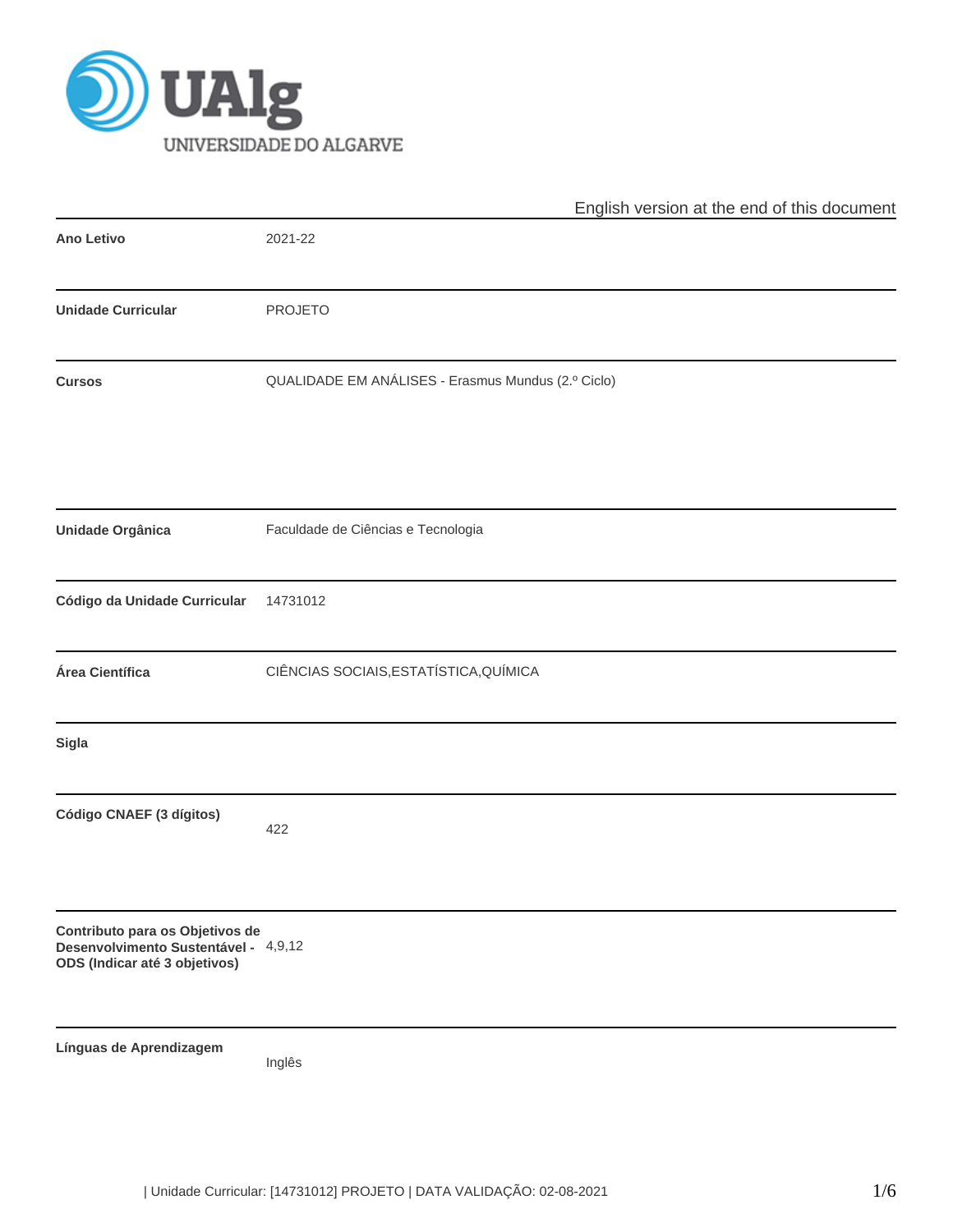

**Modalidade de ensino**

UC do 2ºano composta por um projeto de investigação subordinado a um tema numa das instituições que compõem o consórcio EMQAL (45 ECTS) e um estágio em laboratório acreditado ou similar (15 ECTS).

**Docente Responsável** Maria Clara Semedo da Silva Costa

| AIII A<br>IRM∆<br><b>TIPO</b><br>DE.<br>)CENT | AL HORAS DE CONTACTO (*)<br>1 A J A J |
|-----------------------------------------------|---------------------------------------|
|-----------------------------------------------|---------------------------------------|

\* Para turmas lecionadas conjuntamente, apenas é contabilizada a carga horária de uma delas.

| <b>ANO</b> | <b>PERIODO DE FUNCIONAMENTO*</b> | <b>HORAS DE CONTACTO</b> | <b>I HORAS TOTAIS DE TRABALHO</b> | <b>ECTS</b> |
|------------|----------------------------------|--------------------------|-----------------------------------|-------------|
| ∣ റ0       |                                  |                          | 1680                              | -60         |

\* A-Anual;S-Semestral;Q-Quadrimestral;T-Trimestral

#### **Precedências**

Sem precedências

### **Conhecimentos Prévios recomendados**

Para o projeto poderão ser necessários conhecimentos relacionados com os módulos lecionados no 1ºano do mestrado EMQAL.

#### **Objetivos de aprendizagem (conhecimentos, aptidões e competências)**

O estágio e a dissertação de mestrado contribuem de forma diferente para consolidar os seguintes resultados de aprendizagem:

- 1. projetar, implementar e gerir um sistema de qualidade num laboratório analítico;
- 2. implementar atividades de controle de qualidade internas e externas adequadas a um laboratório analítico
- 3. desenvolver e validar novos métodos de análise;
- 4. planear um programa de validação para um determinado método de análise;
- 5. analisar e avaliar criticamente os dados usando ferramentas e software de estatística;
- 6. preparar e compilar um relatório científico e comunicar os resultados oralmente;
- 7. procurar emprego e ser um ativo valioso em ambiente profissional.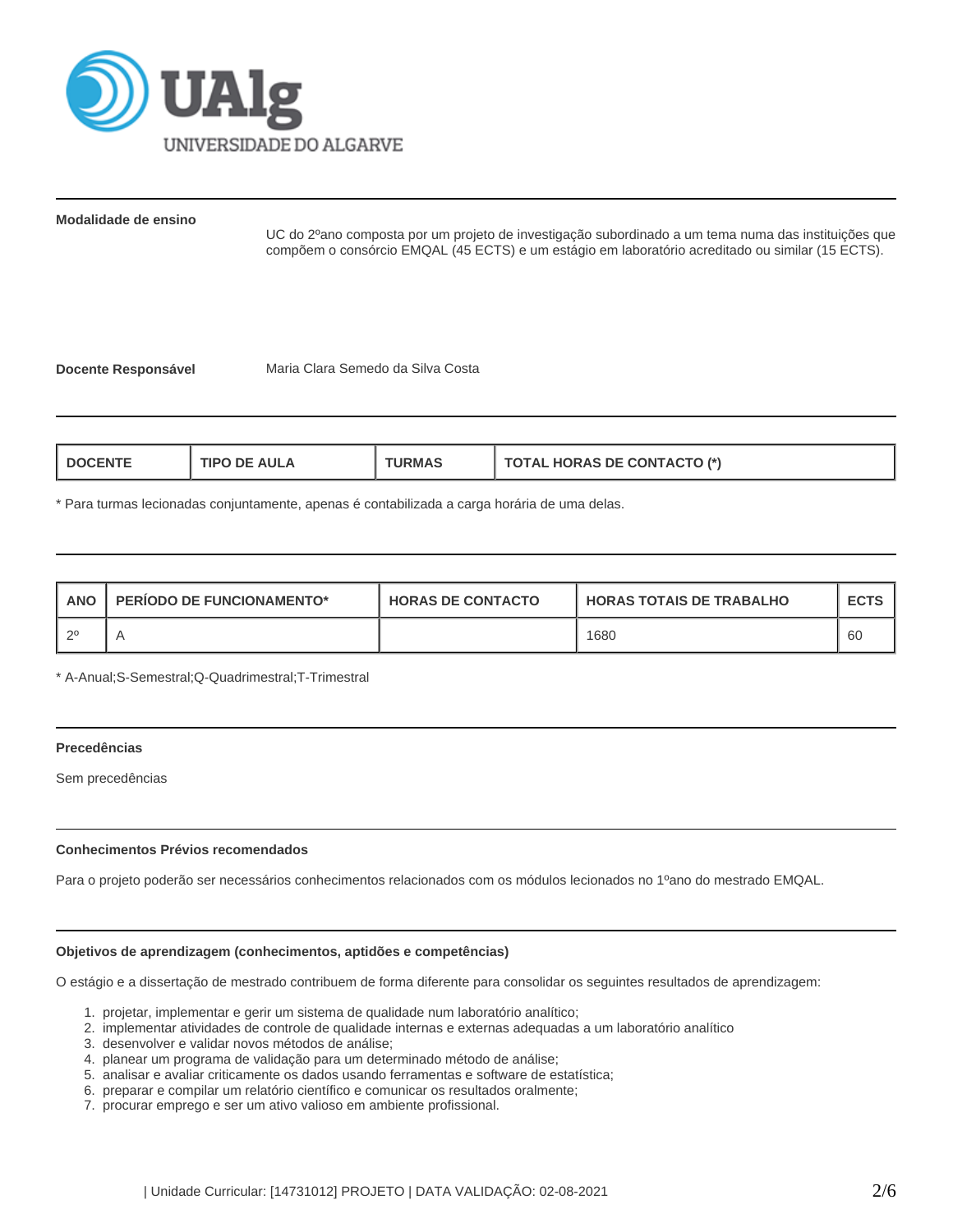

#### **Conteúdos programáticos**

O estágio está relacionado com os seguintes conteúdos:

Gestão da qualidade: introdução; documentação em sistemas de qualidade; avaliação de risco em sistemas de qualidade;

Sistemas de gestão da qualidade em laboratórios analíticos de diferentes áreas;

Auditorias de laboratório.

A dissertação de mestrado está relacionada com os conteúdos anteriores, mas também com os conteúdos das disciplinas de Métodos Analíticos (AM) e Análise de Dados (DA), que abrangem as principais técnicas analíticas, suas aplicações e métodos estatísticos e quimiométricos utilizados no tratamento de dados.

#### **Metodologias de ensino (avaliação incluída)**

No projeto de investigação e no estágio, sob a supervisão dos supervisores, os alunos aplicarão conhecimentos adquiridos nas UCs do 1ºano.

Avaliação:

O júri (constituído de acordo com as regras da universidade anfitriã) avaliará o relatório de estágio e a dissertação de mestrado em provas públicas.

### **Bibliografia principal**

A bibliografia dependerá do tema da dissertação e a sua pesquisa será efetuada pelo estudante sob supervisão do(s) orientador(es).

Para o estágio será útil a bibliografia recomendada para a disciplina de QM, a qual poderá incluir:

E. Prichard, V. Barwick. Quality Assurance in Analytical Chemistry. Wiley 2007.

ISO/IEC 17025: 2017. General requirements for the competence of testing and calibration laboratories.

Handbook Good Laboratory Practice (GLP). Quality practices for non-regulated research and development. World Health Organization (WHO).2<sup>nd</sup> edition, 2009. (Available from www.who.int).

B. Magnusson and U. Örnemark (eds.) Eurachem Guide: The Fitness for Purpose of Analytical Methods ¿ A Laboratory Guide to Method Validation and Related Topics, (2nd ed. 2014). ISBN 9789187461590. (Available from www.eurachem.org).

P. Konieczka, J. Namiesnik. Quality Assurance and Quality Control in the Analytical Chemical Laboratory A Practical Approach. 2<sup>nd</sup> edition. 2018. CRC Press. ISBN 9781138196728.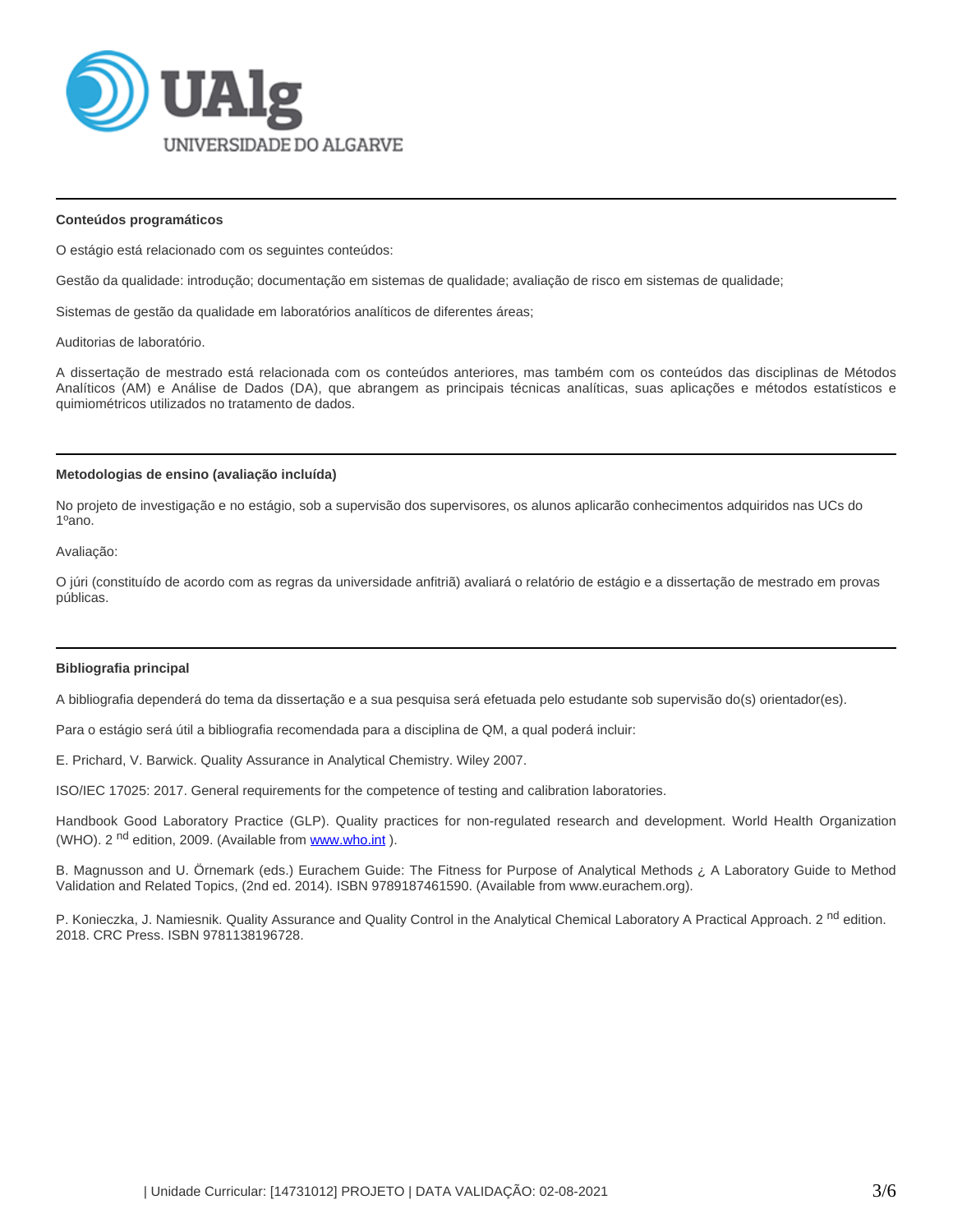

| <b>Academic Year</b>                                                                                   | 2021-22                                                                                                                                                                                               |
|--------------------------------------------------------------------------------------------------------|-------------------------------------------------------------------------------------------------------------------------------------------------------------------------------------------------------|
| <b>Course unit</b>                                                                                     |                                                                                                                                                                                                       |
| <b>Courses</b>                                                                                         | QUALITY IN ANALYTICAL LABORATORIES - ERASMUS MUNDUS                                                                                                                                                   |
| <b>Faculty / School</b>                                                                                | FACULTY OF SCIENCES AND TECHNOLOGY                                                                                                                                                                    |
| <b>Main Scientific Area</b>                                                                            |                                                                                                                                                                                                       |
| Acronym                                                                                                |                                                                                                                                                                                                       |
| <b>CNAEF code (3 digits)</b>                                                                           | 422                                                                                                                                                                                                   |
| <b>Contribution to Sustainable</b><br><b>Development Goals - SGD</b><br>(Designate up to 3 objectives) | 4,9,12                                                                                                                                                                                                |
| Language of instruction                                                                                | English                                                                                                                                                                                               |
| <b>Teaching/Learning modality</b>                                                                      | This CU will take place on the 2°year of the master and will be composed by a research project<br>(dissertation) accounting for 45 ECTS and an internship in an accredited lab or similar of 15 ECTS. |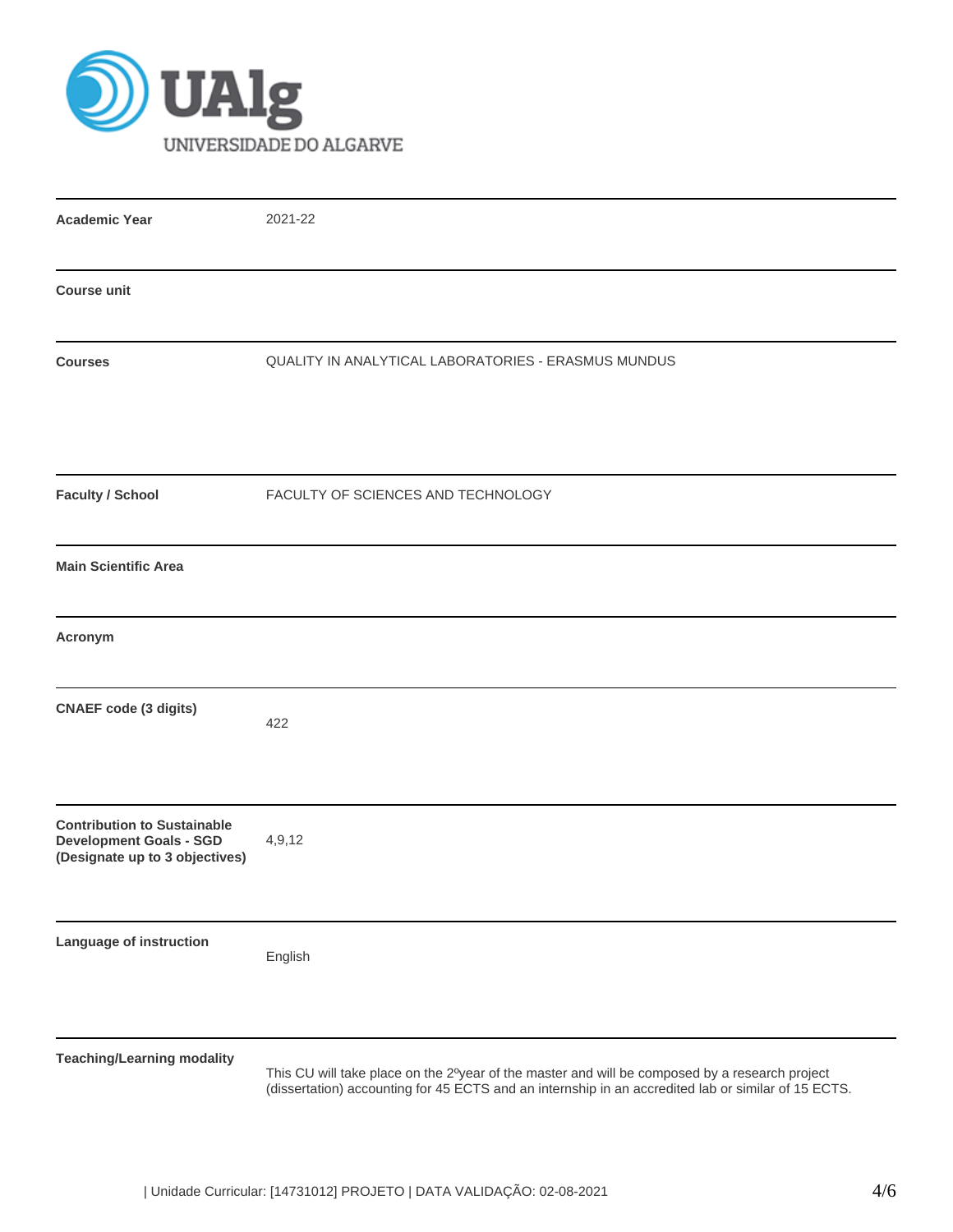

**Coordinating teacher** Maria Clara Semedo da Silva Costa

| 020<br>statt<br><b>COLLIN</b><br>- | vpe' |  | ours |
|------------------------------------|------|--|------|
|------------------------------------|------|--|------|

\* For classes taught jointly, it is only accounted the workload of one.

| <b>Contact hours</b> | <b>TD</b> | DІ |     |  |     | Total                                                                                                                        |
|----------------------|-----------|----|-----|--|-----|------------------------------------------------------------------------------------------------------------------------------|
|                      |           | ΙЮ | IІс |  | IІC | 1680                                                                                                                         |
|                      |           |    |     |  |     | T. Theoretical: TD. Theoretical and prootical : DL. Drastical and laboratorial: TC. Eight Wark: C. Cominar: E. Troining: OT. |

- Theoretical; TP - Theoretical and practical ; PL - Practical and laboratorial; TC - Field Work; S - Seminar; E - Training; OT Tutorial; O - Other

#### **Pre-requisites**

no pre-requisites

### **Prior knowledge and skills**

Specific knowledge of the CUs of the 1st year of the master may be required either for the research project and for the internship, and that will depend on the area of the work.

## **The students intended learning outcomes (knowledge, skills and competences)**

The internship and the research master thesis are contributing in different extent to the following described learning outcomes:

- 1. design, implement and manage a quality system in an analytical laboratory;
- 2. implement suitable internal and external quality control activities in an analytical laboratory
- 3. develop and validate new methods of analysis;
- 4. plan a validation program for a given method of analysis;
- 5. critically analyse and evaluate data using statistical tools and software
- 6. prepare and compile a scientific report and communicate the findings orally
- 7. seek employment and be a valuable asset in a professional environment